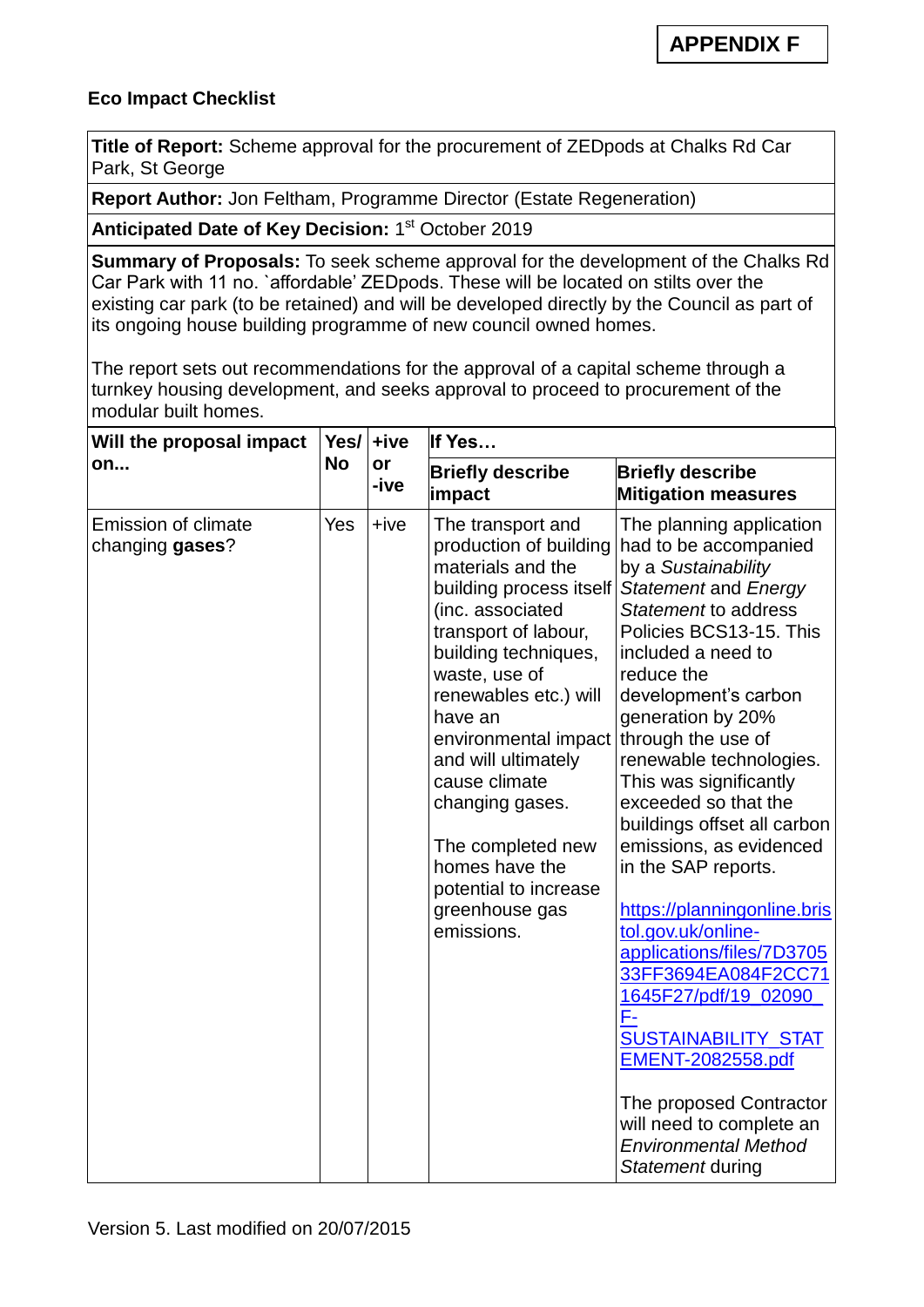|  | tendering which will<br>include details relating to:<br>sustainable material<br>use;<br>local resources and<br>$\bullet$<br>materials; and<br>how the travel<br>$\bullet$<br>impacts associated<br>with the works will be<br>reduced.                                                                                                                                                  |
|--|----------------------------------------------------------------------------------------------------------------------------------------------------------------------------------------------------------------------------------------------------------------------------------------------------------------------------------------------------------------------------------------|
|  | The ZEDpods are<br>constructed off-site in the<br>UK and can be erected<br>on-site in a matter of<br>days with a forklift.                                                                                                                                                                                                                                                             |
|  | Transportation of the<br>finished buildings will<br>produce emissions, but<br>all vehicles will be<br>Eurocode 6 compliant.                                                                                                                                                                                                                                                            |
|  | There will be no gas fuel<br>in the new homes.                                                                                                                                                                                                                                                                                                                                         |
|  | The buildings are fully<br>electric and produce no<br>carbon, NOx, Sox, etc.<br>on site.                                                                                                                                                                                                                                                                                               |
|  | Low embodied energy<br>and carbon of materials<br>used in the design of the<br><b>ZEDPods has been</b><br>incorporated into its core<br>design. The off-site<br>manufacture<br>methodology reduces<br>construction waste and<br>construction time to<br>reduce energy and<br>carbon emissions. The<br>structure is made of CLT<br>which is a low embodied<br>carbon building material. |
|  | Each ZEDpod property<br>will be constructed to the<br>energy efficient                                                                                                                                                                                                                                                                                                                 |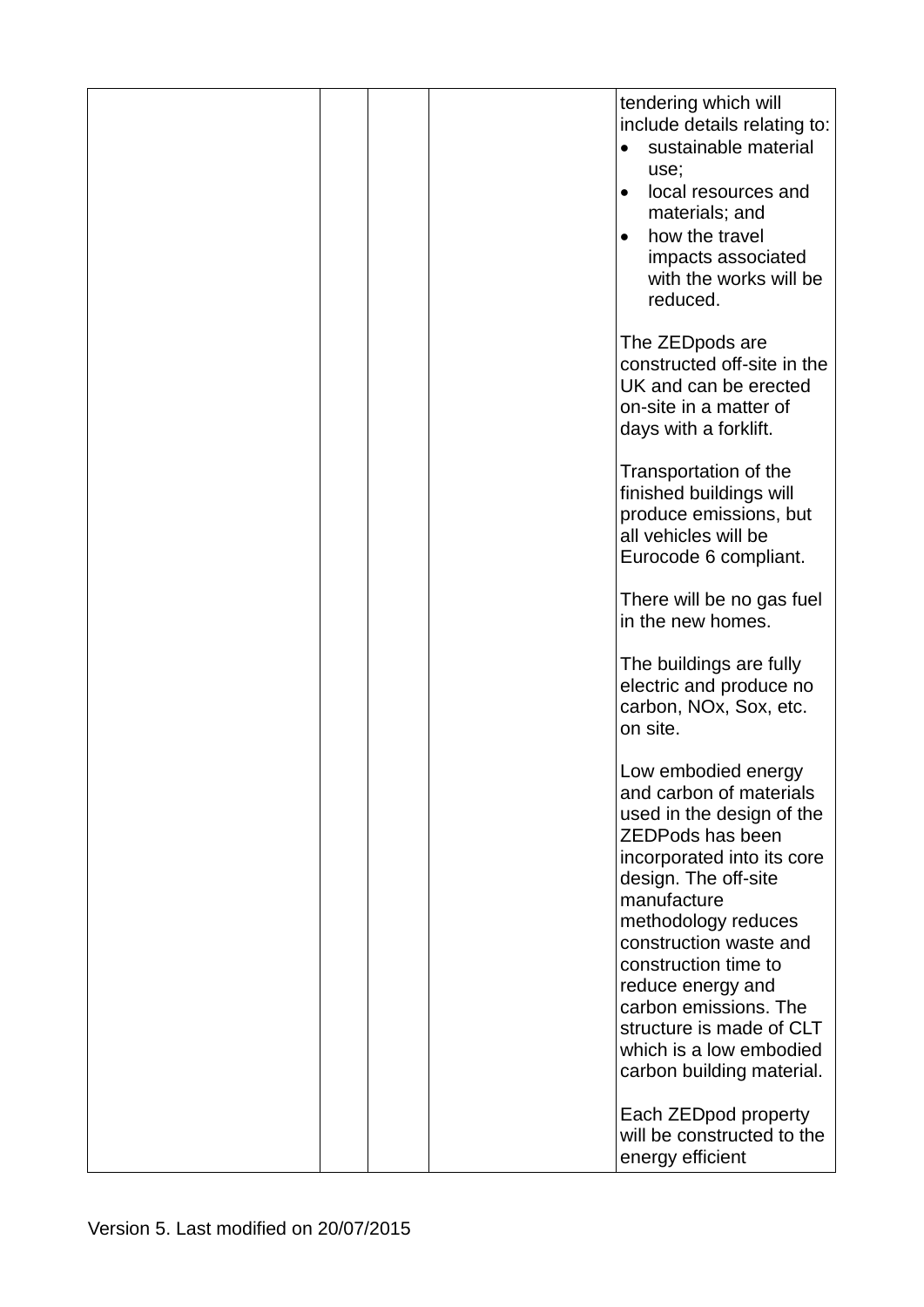|                                                              |     |      |                                                                                                                                                                                                                                                                                                                 | construction specification<br>so that target $CO2$<br>emissions are negative.<br>The buildings have zero<br>operational carbon<br>emissions. The averaged<br>emissions across the                                                                                                                                                                                                                                                                                                                                                                            |
|--------------------------------------------------------------|-----|------|-----------------------------------------------------------------------------------------------------------------------------------------------------------------------------------------------------------------------------------------------------------------------------------------------------------------|--------------------------------------------------------------------------------------------------------------------------------------------------------------------------------------------------------------------------------------------------------------------------------------------------------------------------------------------------------------------------------------------------------------------------------------------------------------------------------------------------------------------------------------------------------------|
|                                                              |     |      |                                                                                                                                                                                                                                                                                                                 | terrace, evidenced in the<br>SAP reports, are below 0<br>t/annum.                                                                                                                                                                                                                                                                                                                                                                                                                                                                                            |
|                                                              |     |      |                                                                                                                                                                                                                                                                                                                 | The buildings are<br>constructed of cross-<br>laminated timber. This is<br>a carbon store. The<br>factory produces an<br>almost closed loop, with<br>waste material used to<br>power a combined heat<br>and power plant on site.                                                                                                                                                                                                                                                                                                                             |
| Bristol's resilience to the<br>effects of climate<br>change? | Yes | +ive | The development<br>has the potential to<br>increase flood risk in<br>the area through<br>placing additional<br>demand on the<br>mains drainage<br>system.<br>The completed<br>development has the<br>potential to worsen<br>the urban heat island<br>effect and the City's<br>resilience against<br>heat waves. | As part of the Planning<br>process, the consultee<br>stated they were<br>"satisfied that the flood<br>risk assessment provided<br>evidences that the<br>development of the<br>site will not increase the<br>risk of flooding to this<br>area or its surrounding<br>areas as the<br>development<br>site is already hard<br>surfaced (impermeable)".<br>https://planningonline.bri<br>stol.gov.uk/online-<br>applications/files/C9B2B<br>C2C55BCB6E6CB95276<br>1C9180EFE/pdf/19_0209<br>$0 F -$<br><b>FLOOD RISK AND DR</b><br>AINAGE_STRATEGY-<br>2082559.pdf |
|                                                              |     |      |                                                                                                                                                                                                                                                                                                                 | We will consider a<br>Sustainable Urban<br>Drainage system<br>(SUD's).                                                                                                                                                                                                                                                                                                                                                                                                                                                                                       |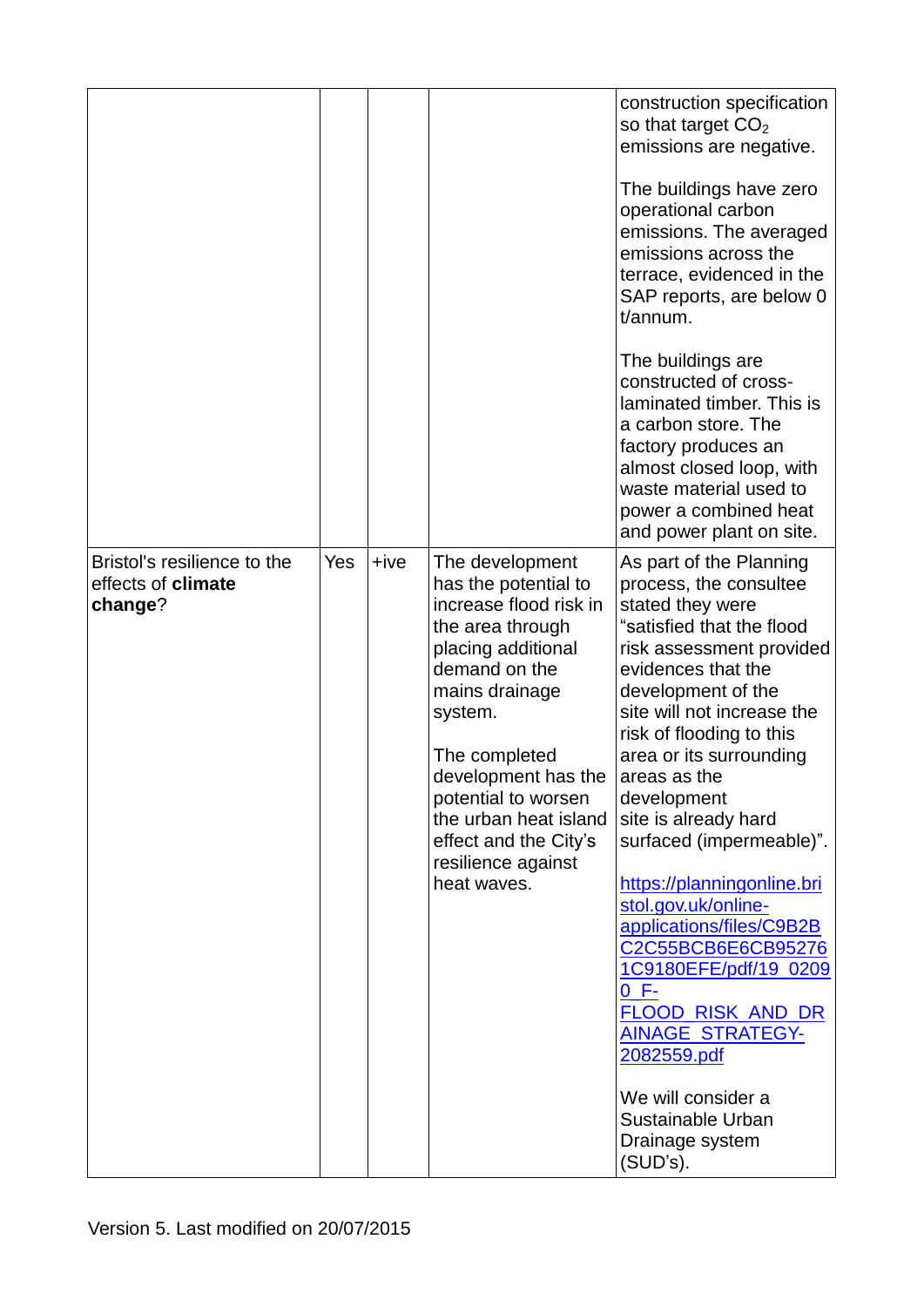|                                             |     |        |                                                                                                                                                                                | The ZEDpods have<br>extremely low running<br>costs through the use of<br>triple glazed windows<br>with lots of daylight,<br>super levels of insulation,<br>roof mounted solar<br>photovoltaics, and<br>mechanical ventilation<br>with heat recovery.                                                                                                                                                                        |
|---------------------------------------------|-----|--------|--------------------------------------------------------------------------------------------------------------------------------------------------------------------------------|-----------------------------------------------------------------------------------------------------------------------------------------------------------------------------------------------------------------------------------------------------------------------------------------------------------------------------------------------------------------------------------------------------------------------------|
|                                             |     |        |                                                                                                                                                                                | The homes will have the<br>benefit of the inclusion of<br>future proofing provision<br>of passive and low<br>energy cooling measures<br>to mitigate risk of<br>overheating. Window<br>positions will encourage<br>stack ventilation and<br>cross ventilation in the<br>summer. Large solar<br>canopies will shade<br>windows to prevent<br>overheating in summer<br>and the need to open<br>windows to stay cool<br>inside. |
|                                             |     |        |                                                                                                                                                                                | The ZEDpods will<br>provide shading to the<br>parked cars underneath<br>and this could reduce the<br>need to run air<br>conditioning to cool<br>vehicles that would<br>otherwise have been<br>heated by the sun and<br>may also provide some<br>frost protection in the<br>winter.                                                                                                                                          |
| Consumption of non-<br>renewable resources? | Yes | $+ive$ | The development will<br>incur short-term use<br>of fossil fuels and<br>other non-renewable<br>resources through<br>the use of energy,<br>transport and<br>materials during the | <b>Building materials will</b><br>be procured to take into<br>account the leading<br>industry standards such<br>as all timber being FSC<br>Registered, and the<br>appropriate building<br>materials being BRE                                                                                                                                                                                                               |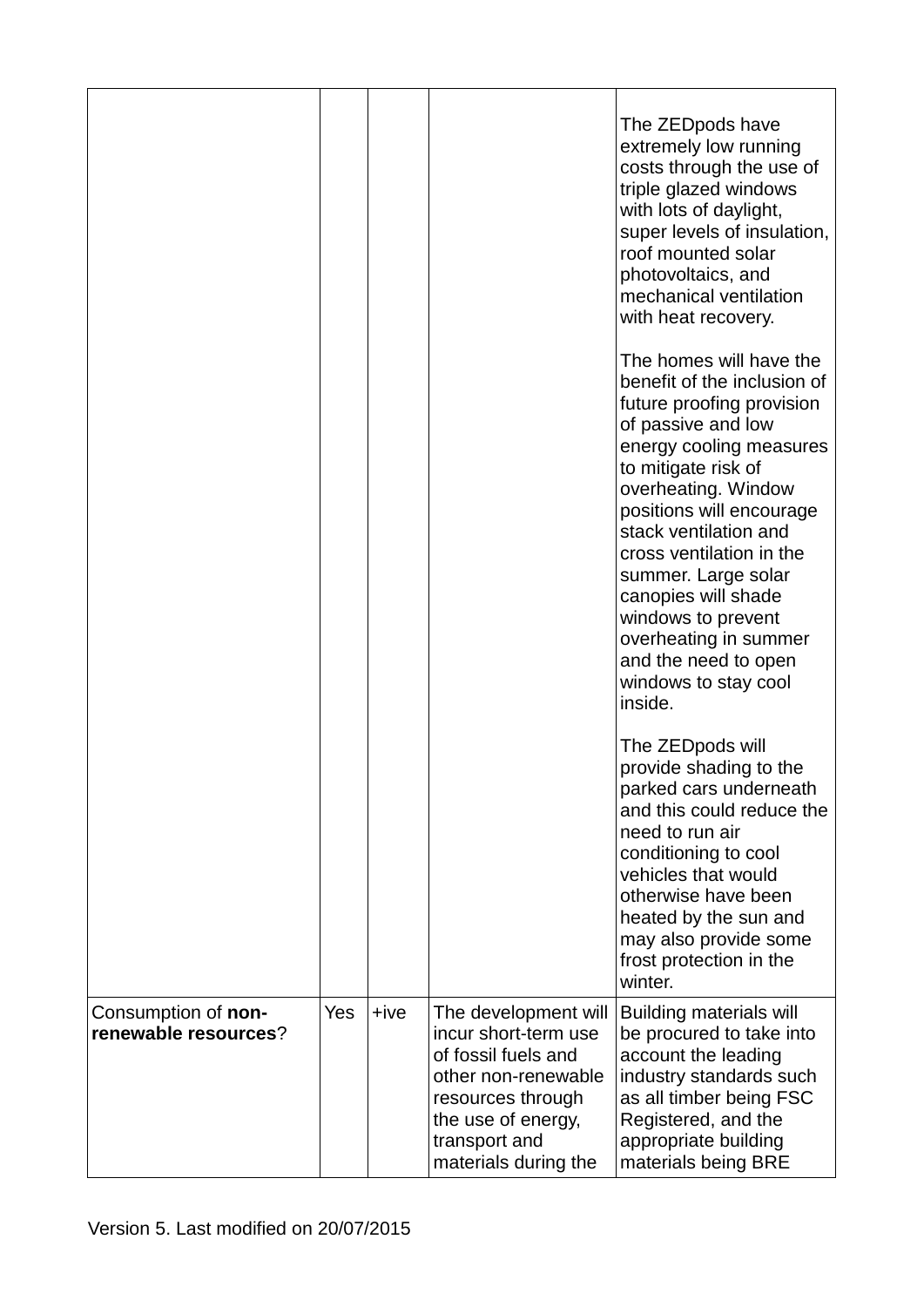|  | construction works.<br>The completed<br>development has the<br>potential to add to<br>the consumption of<br>non-renewal<br>resources through<br>the provision of<br>heating and power to<br>the homes. | Green Guide rated. The<br>materials used in the<br>structure, the CLT, is a<br>carbon sink.<br>The use of modular<br>housing significantly<br>reduces construction<br>traffic both on-site and in<br>the factory.<br>The use of Design for<br>Manufacturing (DFM)<br>significantly reduces the<br>waste in the factory and<br>almost eliminates on-site<br>construction waste.<br>The completed homes<br>will have renewable<br>energy generation<br>included and<br>consideration of<br>sustainable transport<br>(e.g. provision for bike<br>storage), thus reducing<br>dependence on non-<br>renewable resources.<br>The heating and hot<br>water strategy will need<br>to be in accordance with<br>the Heat Hierarchy set<br>out within Policy BCS14.<br>The ZEDpods use a solar<br>assisted heat pump<br>which does not require |
|--|--------------------------------------------------------------------------------------------------------------------------------------------------------------------------------------------------------|-------------------------------------------------------------------------------------------------------------------------------------------------------------------------------------------------------------------------------------------------------------------------------------------------------------------------------------------------------------------------------------------------------------------------------------------------------------------------------------------------------------------------------------------------------------------------------------------------------------------------------------------------------------------------------------------------------------------------------------------------------------------------------------------------------------------------------------|
|  |                                                                                                                                                                                                        | any external air handling<br>unit of fans. The buildings<br>have high levels of<br>airtightness and have<br>mechanical ventilation<br>heat recovery units                                                                                                                                                                                                                                                                                                                                                                                                                                                                                                                                                                                                                                                                           |
|  |                                                                                                                                                                                                        | installed.<br>The ZEDpods are net<br>zero carbon, and use<br>integrated roof mounted<br>solar panels which<br>generate more energy                                                                                                                                                                                                                                                                                                                                                                                                                                                                                                                                                                                                                                                                                                  |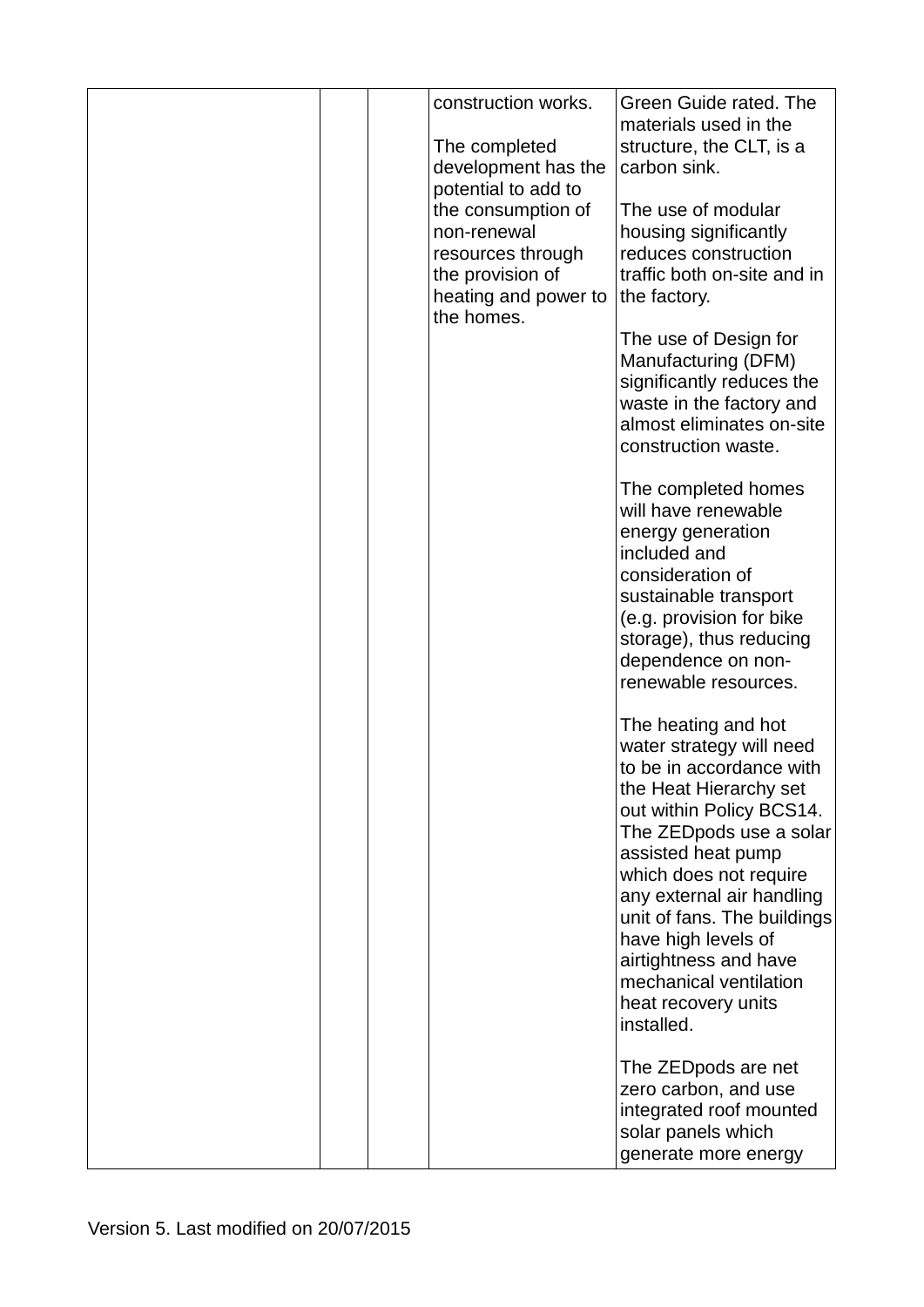|                                                |     |                       |                                                                                                                                                        | than the homes consume<br>in the year.<br>The effects of utilising<br>this technology will be<br>reduced energy<br>consumption, reduced<br>service utility bills and a<br>more sustainable way of<br>living with the future<br>proofed homes.                                                                                                                                                                                                                                                                                                                                                                                                                                                                                                                                                                                                                          |
|------------------------------------------------|-----|-----------------------|--------------------------------------------------------------------------------------------------------------------------------------------------------|------------------------------------------------------------------------------------------------------------------------------------------------------------------------------------------------------------------------------------------------------------------------------------------------------------------------------------------------------------------------------------------------------------------------------------------------------------------------------------------------------------------------------------------------------------------------------------------------------------------------------------------------------------------------------------------------------------------------------------------------------------------------------------------------------------------------------------------------------------------------|
| Production, recycling or<br>disposal of waste? | Yes | $+ive$<br>and<br>-ive | Waste will arise<br>during the demolition<br>and construction of<br>the new homes.<br>Waste will also arise<br>from the normal<br>occupation of homes. | The Contractor will be<br>required to prepare a<br>Site Waste Management<br>Plan that will detail how<br>site waste will be<br>minimised and recycling<br>promoted.<br>The Contractor will need<br>to demonstrate<br>compliance with the<br>waste hierarchy by:<br>Preparing and<br>adhering to a Site<br>Waste Management<br>Plan.<br>Reducing waste (e.g.<br>$\bullet$<br>through effective<br>material storage).<br>Re-using waste (e.g.<br>٠<br>re-use of off-cuts).<br>Recycling as much<br>$\bullet$<br>waste as possible<br>and using readily<br>recyclable products.<br>Avoiding landfill<br>$\bullet$<br>wherever possible<br>through schemes<br>such as the<br><b>Community Wood</b><br>Project.<br>There will be no<br>demolition on-site. The<br>foundations require<br>shallow pads which<br>dramatically reduces the<br>amount of below ground<br>works. |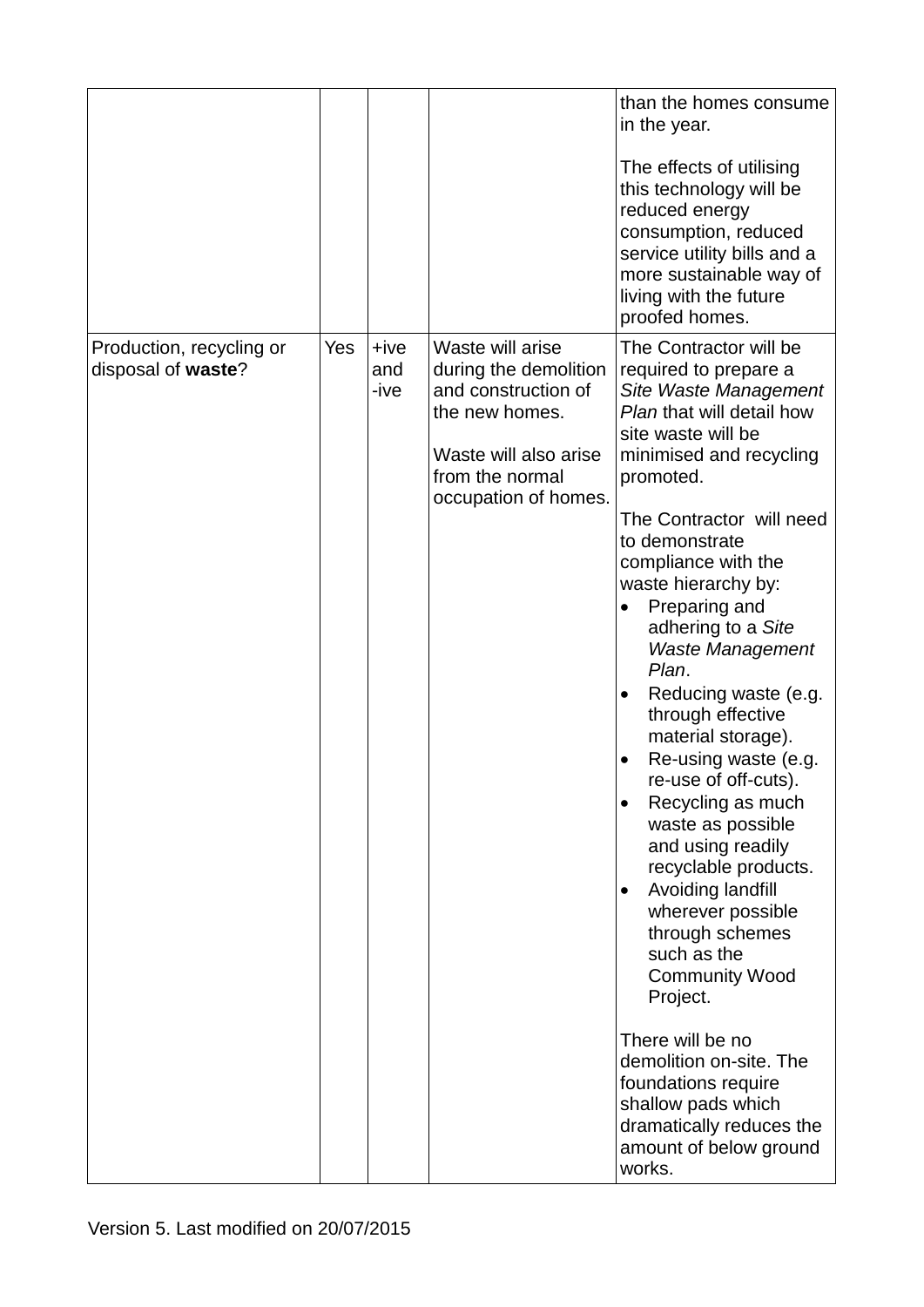|  | Off-site manufacture<br>(OSM) reduces the site<br>generated waste to<br>incredibly low levels.<br>DFM reduces the factory-<br>based site waste. The<br>use of natural building<br>materials increases<br>recyclability.                          |
|--|--------------------------------------------------------------------------------------------------------------------------------------------------------------------------------------------------------------------------------------------------|
|  | We will be able to<br>monitor waste through<br>specific monthly project<br>KPI <sub>s</sub> .                                                                                                                                                    |
|  | Regular inductions and<br>toolkit talks to all<br>contractors and sub-<br>contractors are<br>standard which includes<br>waste management<br>talks.                                                                                               |
|  | In the completed homes,<br>waste will be managed<br>through the provision of<br>appropriate internal and<br>external recycling and<br>waste storage facilities.<br>These will be in line with<br>the Council's<br>requirements for new<br>homes. |
|  | Offsite construction<br>enables manufacturers to<br>operate efficient<br>processes and waste<br>reduction management<br>plans. At least 90% of the<br>waste generated in the<br>ZEDpods factory is<br>recyclable.                                |
|  | The ZEDpods have a<br>100% sustainable end-<br>of-life construction<br>solution with fully re-<br>usable/recyclable                                                                                                                              |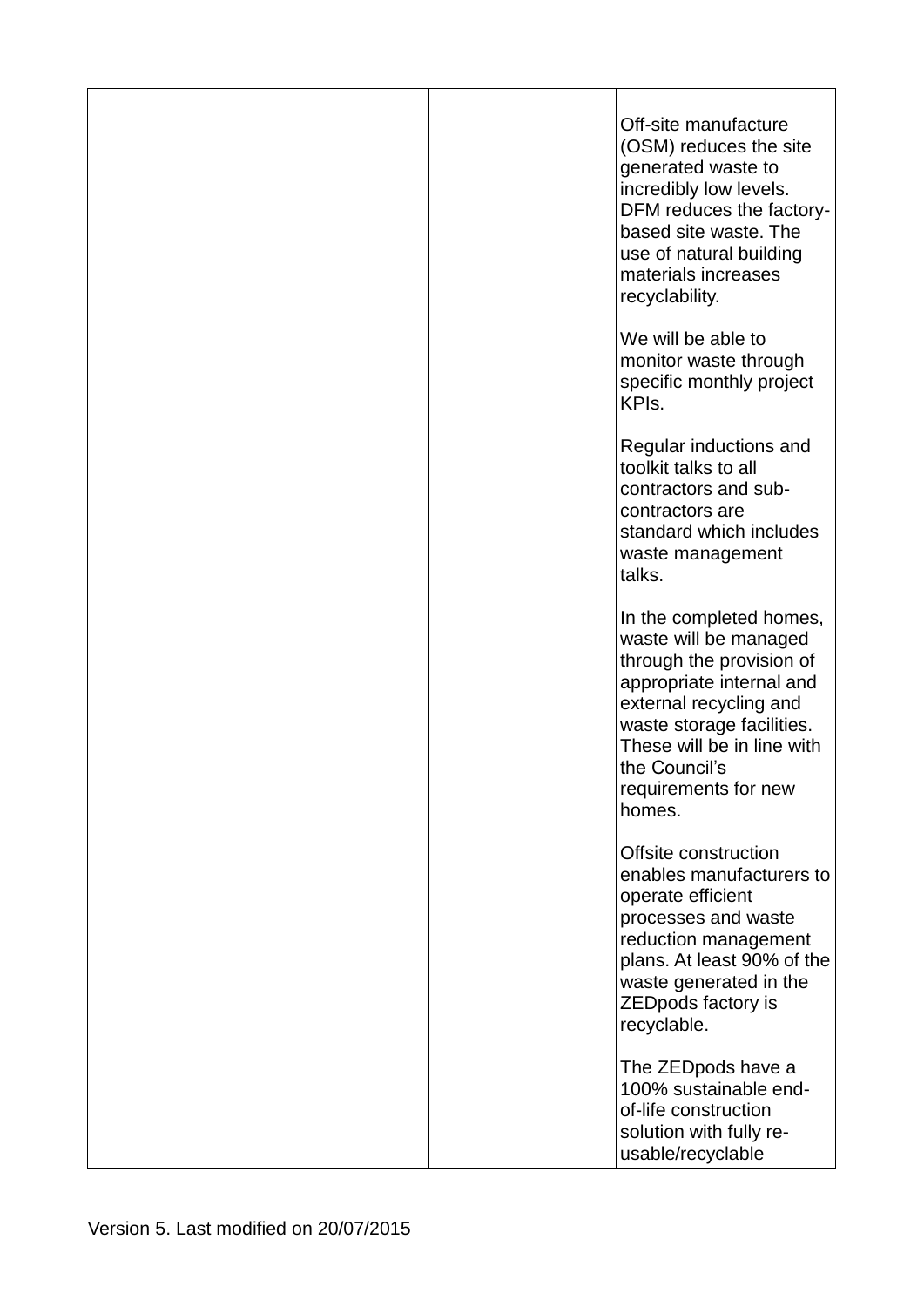|                                             |     |                       |                                                                                                                                                                                                                                                                                                                                    | materials.                                                                                                                                                                                                                                                                                                                                                                                                                                                                                                                                                                                                               |
|---------------------------------------------|-----|-----------------------|------------------------------------------------------------------------------------------------------------------------------------------------------------------------------------------------------------------------------------------------------------------------------------------------------------------------------------|--------------------------------------------------------------------------------------------------------------------------------------------------------------------------------------------------------------------------------------------------------------------------------------------------------------------------------------------------------------------------------------------------------------------------------------------------------------------------------------------------------------------------------------------------------------------------------------------------------------------------|
| The <b>appearance</b> of the<br>City?       | Yes | $+ive$<br>and<br>-ive | New homes will<br>change the<br>appearance of the<br>area.                                                                                                                                                                                                                                                                         | As the scheme is being<br>delivered `directly' by the<br>Council, we will have<br>more influence over the<br>design and `place-<br>making' principles for the<br>scheme.                                                                                                                                                                                                                                                                                                                                                                                                                                                 |
|                                             |     |                       |                                                                                                                                                                                                                                                                                                                                    | The appearance of the<br>new homes has been<br>carefully considered as<br>part of the Planning<br>process. An extensive<br>pre-app consultation<br>process was undertaken<br>with the LPA to ensure<br>the right design for the<br>locality within the City.<br>It is hoped the scheme<br>will have a positive<br>impact on the<br>appearance of the City.                                                                                                                                                                                                                                                               |
| <b>Pollution</b> to land, water, or<br>air? | Yes | $+ive$<br>and<br>-ive | During construction<br>there will be<br>increased noise, dust<br>and emissions.<br>If the development<br>includes increased<br>vehicle parking it will<br>worsen air pollution.<br><b>NO<sub>x</sub></b> emissions<br>causing air pollution<br>may be emitted by<br>the new homes<br>depending on the<br>chosen heating<br>system. | The Contractor will need<br>to complete an<br><b>Environmental Method</b><br>Statement that will<br>include scheme specific<br>details relating to:<br>Securely storing any<br>$\bullet$<br>potentially polluting<br>materials and keeping<br>them away from<br>watercourses and<br>surface water drains.<br>Avoiding washing out<br>$\bullet$<br>containers of paint or<br>similar materials into<br>drains.<br>Reducing dust.<br>Reducing noise<br>$\bullet$<br>pollution.<br>Pollution associated with<br>construction is controlled<br>via the Planning and<br><b>Building Regulation</b><br>processes. The LPA will |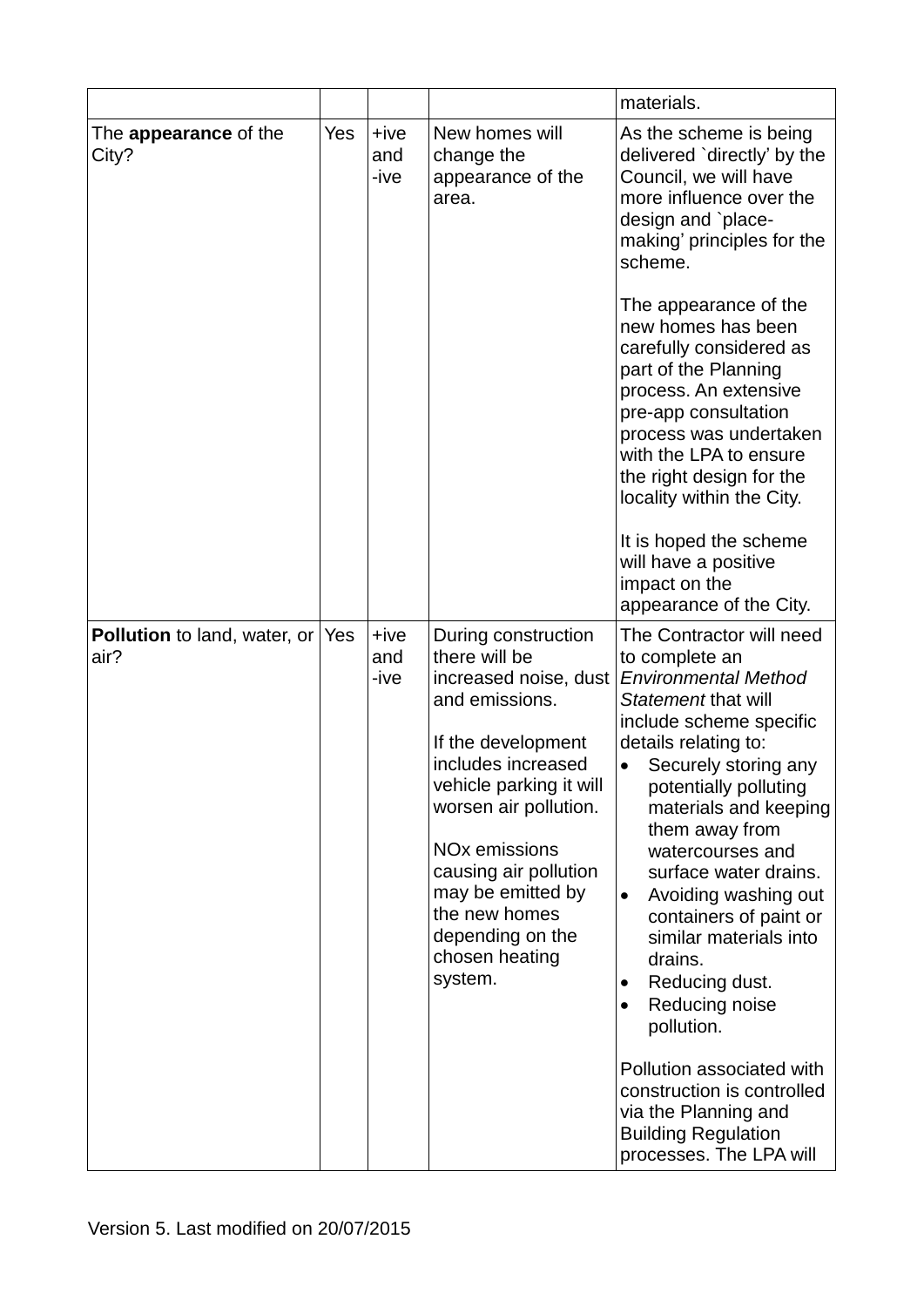|                                |     |                       |                                                                          | require the approval of a<br>Construction<br>Management Plan.                                                                                                                                                                                                                           |
|--------------------------------|-----|-----------------------|--------------------------------------------------------------------------|-----------------------------------------------------------------------------------------------------------------------------------------------------------------------------------------------------------------------------------------------------------------------------------------|
|                                |     |                       |                                                                          | Approximately 90% of<br>construction works<br>occurs offsite. The<br>building works onsite are<br>erection of dry<br>construction materials'<br>(i.e. finished pods and<br>raised steel works).<br>Below ground works and<br>excavation is minimised<br>by using shallow<br>foundations |
|                                |     |                       |                                                                          | The proposed homes will<br>discourage the<br>ownership of a car by not<br>providing a designated<br>parking area for<br>residents.                                                                                                                                                      |
|                                |     |                       |                                                                          | The proposed location is<br>good for public transport<br>connections. There is<br>also a cycle route<br>running close to the site<br>and into the City. The<br>contractor will need to<br>include dedicated cycle<br>storage facilities and<br>electric car charging<br>points.         |
|                                |     |                       |                                                                          | The specification of the<br>ZEDpods includes no<br>toxic materials, no Urea<br>based insulation<br>systems, low VOC paints<br>and adhesives, vapour<br>permeable, breathing<br>wall construction all<br>improve environmental<br>air quality.                                           |
| Wildlife and <b>habitats</b> ? | Yes | $+ive$<br>and<br>-ive | The development<br>gives rise to the<br>potential<br>loss/disturbance of | An Ecological Report has<br>been undertaken to<br>establish the ecological<br>merits of the site and any                                                                                                                                                                                |